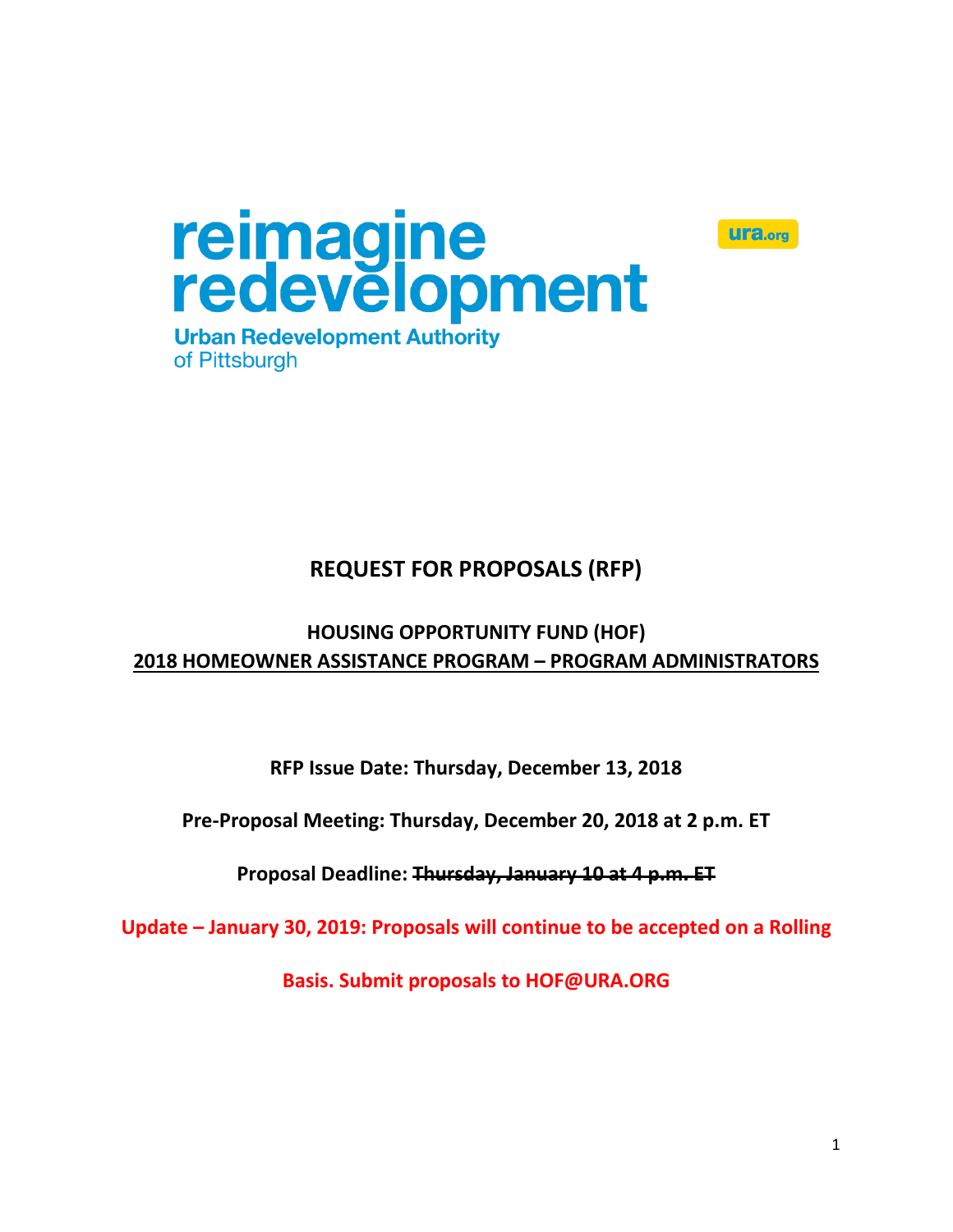# Contents

| $\mathbf{L}$ |  |
|--------------|--|
| II.          |  |
| III.         |  |
| IV.          |  |
| V.           |  |
| VI.          |  |
| VII.         |  |
| VIII.        |  |
| IX.          |  |
| Х.           |  |
| XI.          |  |
| XII.         |  |
|              |  |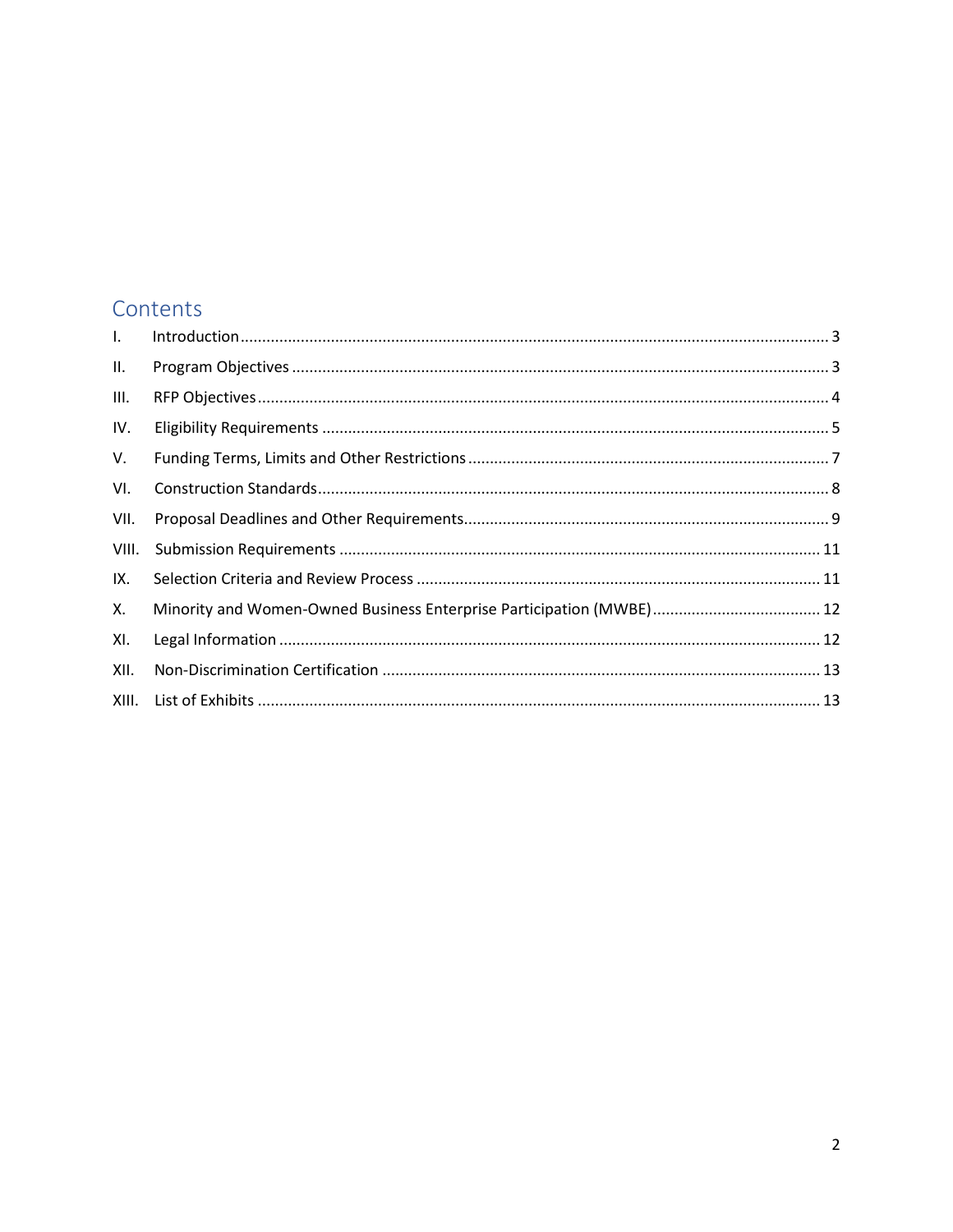# <span id="page-2-0"></span>**I. Introduction**

#### **a. Summary of Project**

The Urban Redevelopment Authority of Pittsburgh's (URA) Housing Opportunity Fund (HOF) Department requests proposals from nonprofits to provide Program Administration services for its 2018 Allocation Year of the Homeowner Assistance Program (HAP).

#### **b. HOF Background**

The HOF is a housing trust fund that has been established in the City of Pittsburgh (City) to support the development and preservation of affordable and accessible housing within the City's boundaries. The HOF has allocated funding for five (5) programs to carry out this mission in 2018: Homeowner Assistance Program, Down Payment and Closing Cost Assistance Program for first-time homebuyers, Housing Stabilization Program for at-risk renters, For-Sale Housing Strategy Program, and Rental Gap Program to fund the creation/preservation of affordable housing.

Funds appropriated to the HOF are to be invested in accordance with an annual allocation plan (AAP) created by the Advisory Board and approved by City Council and the Governing Board. The URA Board of Directors serves as the Housing Opportunity Fund's Governing Board (Governing Board). The Housing Opportunity Fund Advisory Board (Advisory Board) is comprised of 17 persons appointed by the Mayor to four-year staggered terms.

For the 2018 Fiscal Year, \$2.375M has been allocated for the HOF HAP. The URA plans to award up to a maximum of \$1.875M through this RFP. The remaining \$500,000 will be available for the URA to help households with needed water and gas line repairs, or to increase Program Administrator contracts at a later date if needed to service additional houses. Of the \$1,875,000 awarded through this RFP, up to \$350,000 may be awarded to one (1) or more social service providers to conduct Tangled Title services and or foreclosure prevention services to Borrowers who plan to participate in the HAP.

Of the \$2.375M allocated to the HAP in 2018, \$1.5M must be used to benefit households at or below 30% AMI (Area Median Income), \$625,000 must be used to benefit households at or below 50% AMI, and \$0.25M must be used to benefit households at or below 80% AMI.

AMI chart attached to this RFP [\(EXHIBIT A\)](https://www.ura.org/media/W1siZiIsIjIwMTgvMTIvMTIvOGlhdGo5djg1NF9FeGhpYml0X0FfMjAxOF9BcmVhX01lZGlhbl9JbmNvbWVfQU1JX0NoYXJ0LnBkZiJdXQ/Exhibit%20A%20-%202018%20Area%20Median%20Income%20%28AMI%29%20Chart.pdf).

### <span id="page-2-1"></span>**II. Program Objectives**

The main objective of the HOF HAP is to provide financial and technical assistance to eligible Borrowers for rehabilitating and improving residential owner-occupied properties citywide.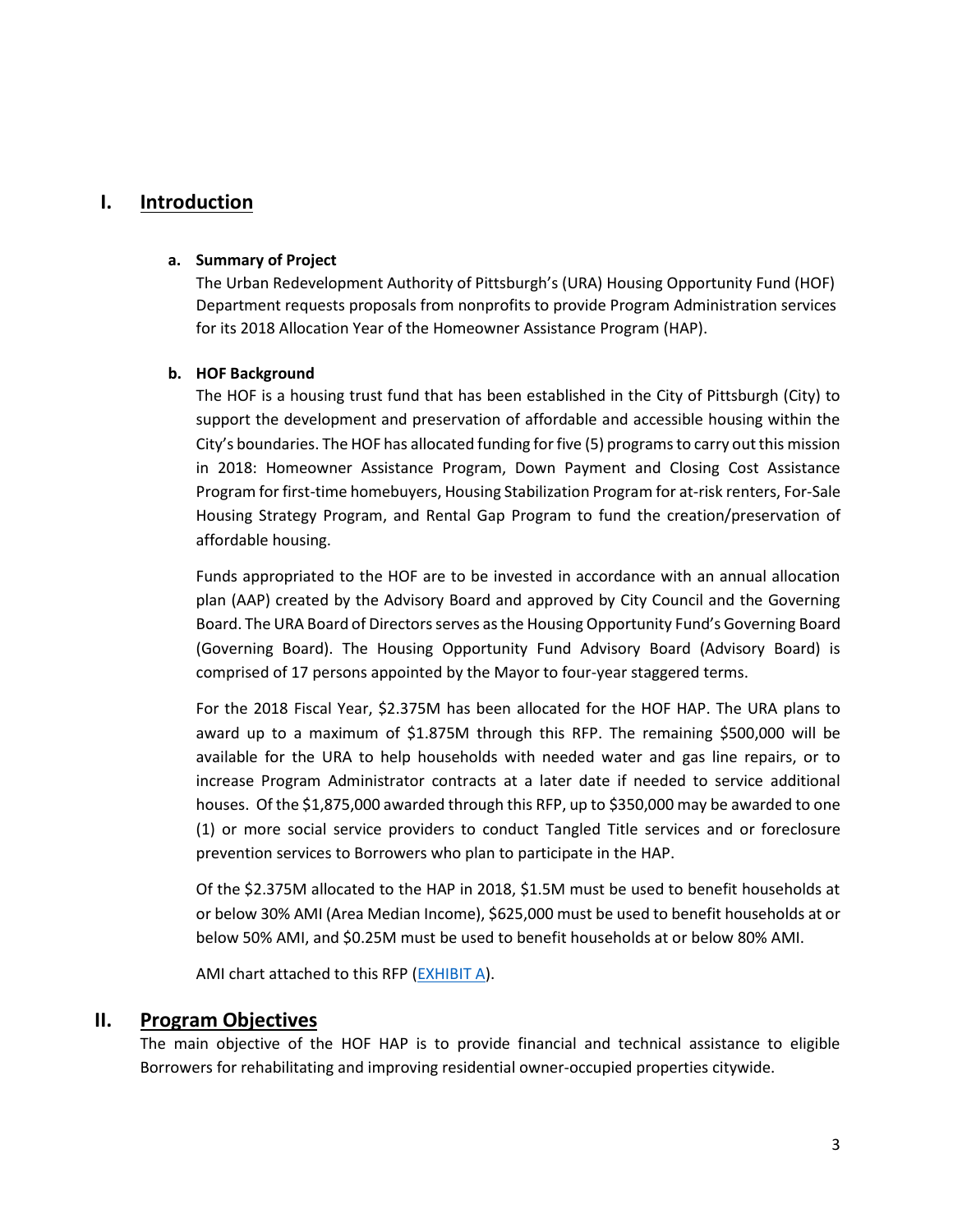Through HOF HAP, the URA provides deferred 0% interest loans and grants to assist low-income Borrowers to: bring their homes into compliance with city codes; undertake energy efficiency improvements; and undertake eligible general property improvements.

Full HOF HAP Program Guidelines are attached to this RFP [\(EXHIBIT](https://www.ura.org/media/W1siZiIsIjIwMTgvMTIvMTIvOTg4NnE5OXRtY19FeGhpYml0X0JfSG9tZW93bmVyX0Fzc2lzdGFuY2VfUHJvZ3JhbV9HdWlkZWxpbmVzLnBkZiJdXQ/Exhibit%20B%20-%20Homeowner%20Assistance%20Program%20Guidelines.pdf) B).

### **a. HAP funds will be deployed in two ways**:

- 1. Program Administrators will apply for and be assigned houses by the HOF Department.
- 2. The URA will reimburse administrators for costs incurred on a per house basis.

### **b. Definitions**

For the purposes of this RFP, the following terms shall mean:

- "URA" refers to Urban Redevelopment Authority of Pittsburgh
- "HOF" refers to Housing Opportunity Fund
- "HAP" refers to Homeowner Assistance Program
- "Borrowers" refers to the homeowners
- "Program Administrators" refers to non-profit agencies

# <span id="page-3-0"></span>**III. RFP Objectives**

The purpose of this RFP is to solicit non-profit agencies (Program Administrators) to apply for and administer HOF HAP funds. The URA will enter into contracts with the Program Administrators and reimburse them for costs incurred on a per house basis upon completion of work. Program Administrators will need to apply and be awarded a contract for services. Once Program Administrators are awarded a contract, the URA will assign projects to the Program Administrators. The URA will still record the mortgage on the property.

In locations where a Program Administrator is unavailable, or in areas where the need exceeds the capacity of Program Administrators, the URA will directly service the Borrower.

## **a. Program Administrator Responsibilities**

- 1. Determine homeowner eligibility and provide URA with documentation verifying homeowner income for URA review.
- 2. Coordinate property inspection with URA Construction Advisor and certified Risk Assessor. Prepare a work write-up for URA review with a scope that addresses all health and safety issues, code compliance, and other eligible improvements. Approved work write-ups will be subject to a competitive bidding process or, if renovation will be performed by a Program Administrator, will be subject to the URA review of the Program Administrator's proposed construction costs.
- 3. Facilitate loan closing between homeowner and URA.
- 4. Oversee all contractors, including Program Administrator's construction staff, and ensure all licensing, certifications (including lead-safe work practices, if applicable), permitting, and insurance requirements are met, and work is performed on a timely basis consistent with contract and drawings.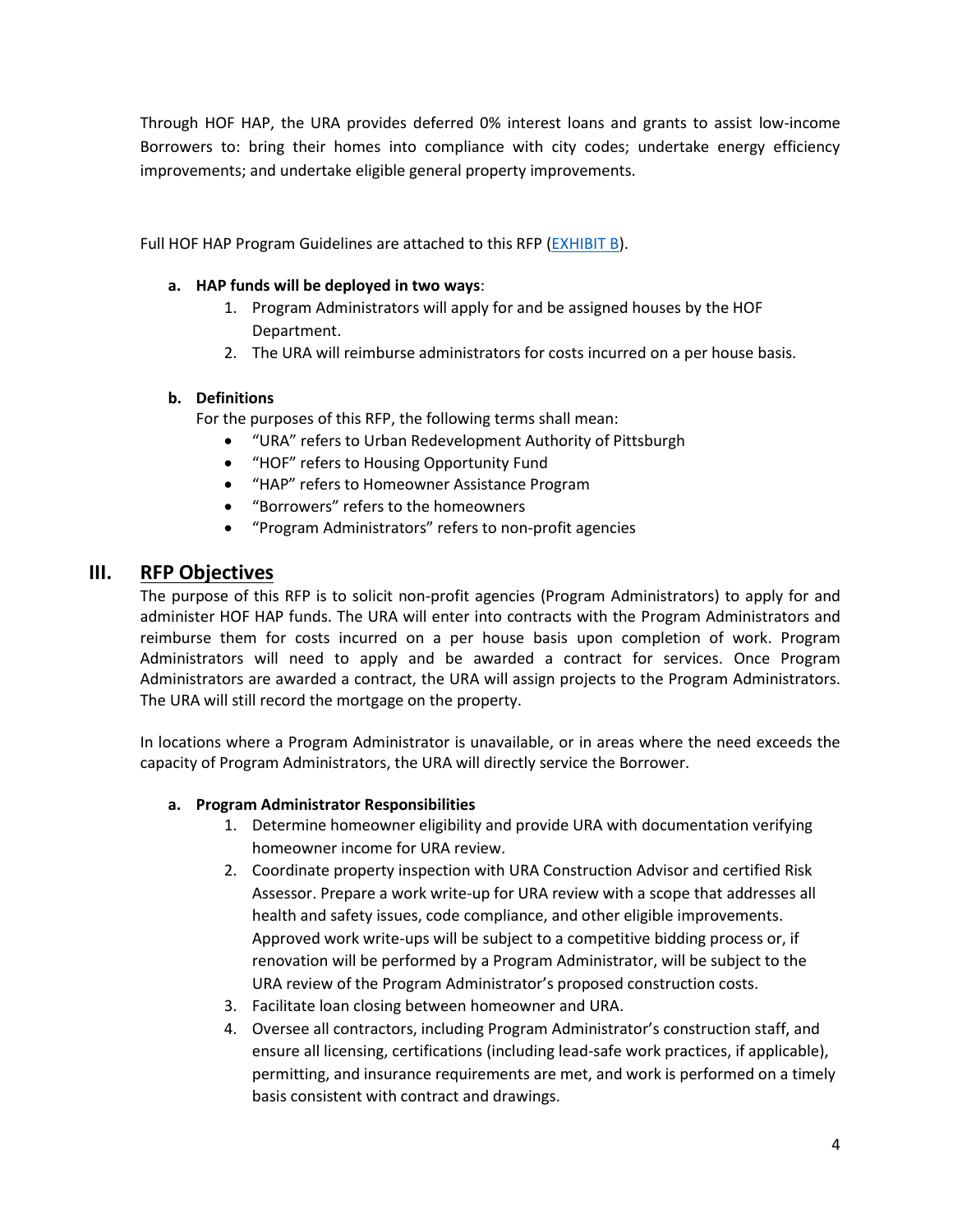5. Coordinate construction inspections, including the final inspection with contractor and URA Construction Advisor. Program Administrators may pay contractor for work completed and request reimbursement from URA.

### **OR**

1. Provide Tangled Title and foreclosure prevention services.

### **b. Program Administrator Compensation**

- 1. Program delivery funds may be provided to Program Administrators for reasonable and necessary program delivery expenses including:
	- i. Appraisal fees
	- ii. Other program delivery expenses, including an allocation of staff time
- 2. Program delivery funds must not exceed 10% of the overall loan/grant for each unit.
- 3. Program delivery funds will be budgeted per property and paid to Program Administrator on completion of a property.

### **c. Tangled Title and Foreclosure Prevention Services**

- 1. Social service providers may apply for funds to assist homeowners with incomes at or below 30% or 50% AMI with Tangled Title issues, estate planning issues and/or provide foreclosure prevention services.
- 2. Funding for these services will be limited up to \$350,000.
- 3. Social service providers must specify the number of households they will help at both the 30% and 50% AMI thresholds.

**Note:** Prior to entering an agreement with the URA, Program Administrators must be current and in compliance with all tax obligations to the City of Pittsburgh.

# <span id="page-4-0"></span>**IV. Eligibility Requirements**

Borrowers receiving loans under HOF HAP must meet the following requirements:

### **a. Borrower Requirements:**

- 1. Be an owner-occupant of property to be improved
- 2. Have an income not exceeding 30%, 50%, and/or 80% of AMI (adjusted for family size):
	- a. Annual income to be determined by current income projected from date of application, based on gross pre-tax income from all sources
	- b. Note: For homeowners at 80% AMI, funds are to be used for gas and water line repairs only. The URA will administer these funds directly unless it is determined that a Program Administrator who is already working on the house with the needed gas line or water line repair should include this work as part of the scope of work for the house.
- 3. Hold fee simple or life estate interest in the property
- 4. Not have any outstanding real estate taxes or be on a payment plan for at least 6 months
- 5. Have current homeowner insurance policy for the property or apply for a waiver of guidelines
- 6. Own at least half or more interest in the title of the property. All individuals with ownership interest in the property must sign the closing documents.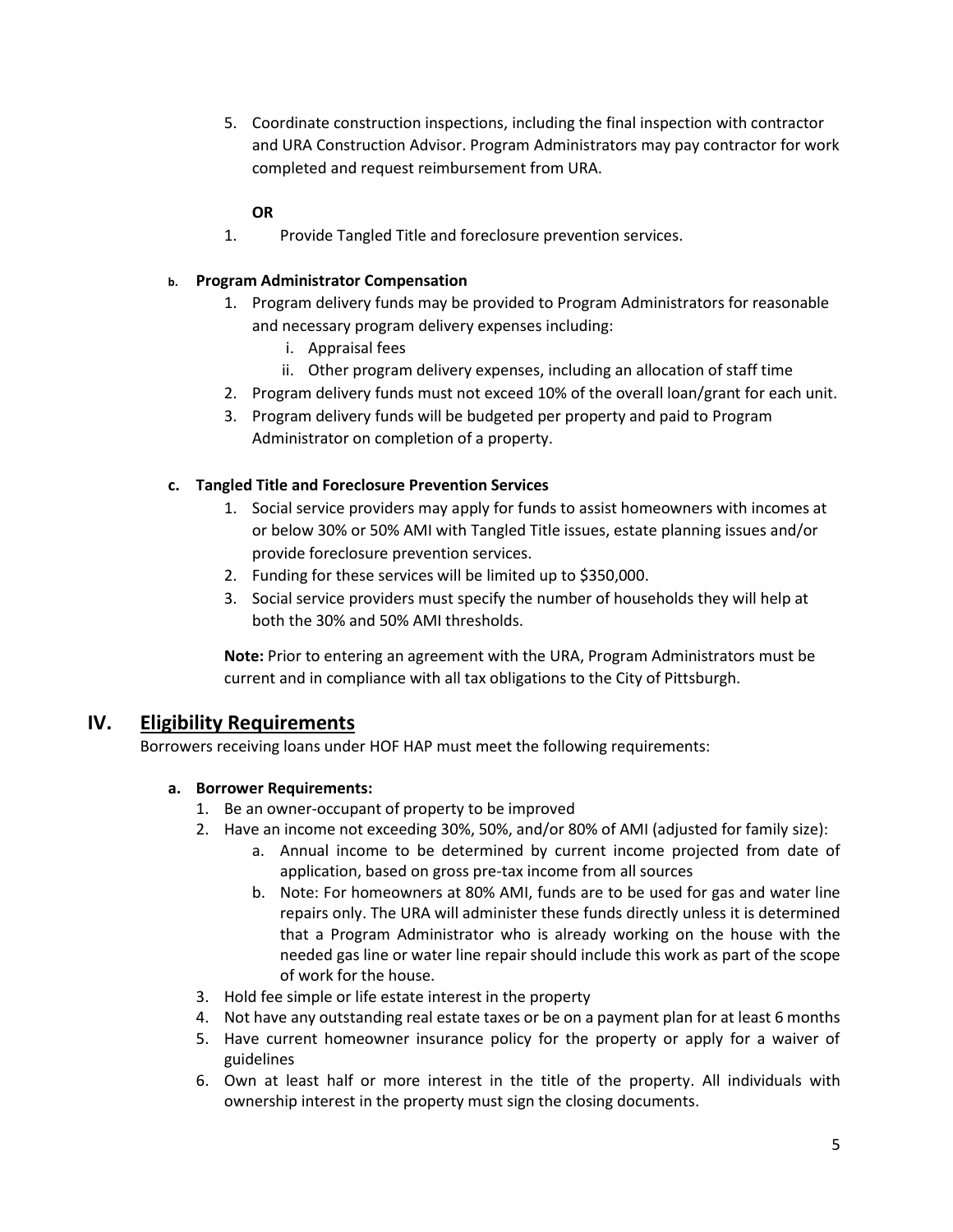## **b. Property Requirements:**

- 1. Be located within the City
- 2. Be a permanent structure used primarily for year-round residential use. If property is vacant, the Borrower must certify intent to occupy property within 30 days of work completion.
- 3. Not contain more than two (2) connected dwelling units
- 4. Be the principal residence of the Borrower

# **c. Required and Eligible Improvements:**

- 1. Loans must fund any improvements necessary to remedy the conditions presenting a danger to the health and safety of the property occupants.
	- a. The URA will conduct an inspection of each property to identify code violations. Improvements to remedy violating conditions must be included in the scope of work to be financed by the loan. If this work exceeds \$30,000 and the remainder cannot be financed, the loan may be denied.
- 2. Only work that occurs after URA initial inspection and approval of scope of work is eligible for funding.
- 3. For buildings listed in or eligible for the National Register of Historic Places, OR buildings located in a historic district that is listed in or eligible for the National Register, work must conform to the Secretary of the Interior's Standards for Rehabilitation as reviewed by the City's Historic Preservation Planner. Any exterior work for designated buildings must be reviewed by the Historic Review Commission of the City of Pittsburgh.
- 4. Funds may be used to finance any general property improvements eligible for financing under the Federal Housing Administration Title I Program. Limits may be established for general improvement items such as flooring, kitchen cabinets, bathroom fixtures, decks, and others.
- 5. Work started prior to URA approval and inspection will not be eligible for loan funds.

## **d. The priority uses of loan funds will be:**

- I. Required health, safety and code violation corrections
- II. Energy-related improvements
- III. Accessibility
- IV. General property improvements
- V. Tangled Title and Foreclosure Prevention Services
	- 1. Funding for Tangled Title and foreclosure prevention services will be limited to 15% of the total allocation for the program in any given funding year.

## **e. Inspection and Bidding Procedures:**

All properties rehabilitated under HOF HAP are subject to inspections by the URA.

1. The URA Construction Advisor will conduct an initial inspection of the property and a certified Risk Assessor will inspect the home to determine the level of lead hazards in the home. Either the URA Construction Advisor or a private Program Administrator will prepare a work write-up which identifies code violations and conditions presenting a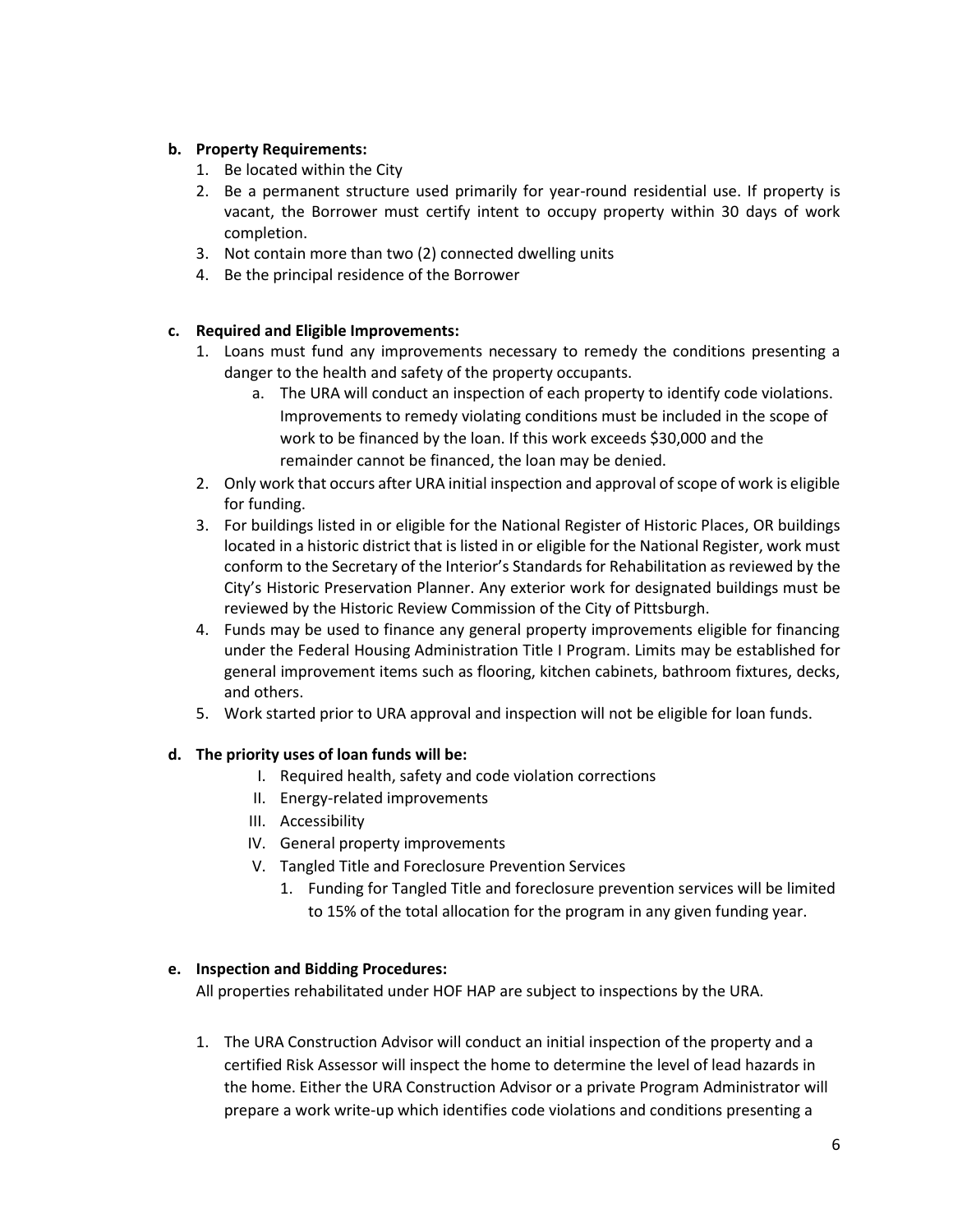danger to the health and safety of the occupants, including lead hazards. The work write-up can also include energy efficiency and general property improvements.

- 2. The URA will review the work write-up to determine a fair and equitable cost of the proposed improvements.
- 3. Approved work write-ups will be subject to a competitive bidding process administered by the URA or subject to the URA review of the private Program Administrator's proposed construction costs.
- 4. The Borrower may elect to forego the URA bidding process by obtaining his or her own contractor meeting the requirements of Section XI of these guidelines. In the event the Borrower waives the bidding process, the chosen contractor(s) is/are bound by all relevant payment and inspection procedures imposed by the URA.
- 5. The URA Construction Advisor will conduct on-site stage inspections at the time the contractor and/or the Program Administrator requests payment for work completed. The URA will make payments directly to the contractor and/or the Program Administrator based on work completed and an approval by the Construction Advisor and the Borrower. The Program Administrator will make payments directly to the contractor and the URA will reimburse the Program Administrator.
- 6. At the time the work is completed, a final inspection is made by the URA Construction Advisor. A Senior Construction Supervisor or Manager may also inspect the property. If necessary, a City Department of Permits, Licenses, and Inspections Advisor may also perform an inspection of the completed work.

# <span id="page-6-0"></span>**V. Funding Terms, Limits and Other Restrictions**

### **a. Funding Type:**

| For construction work           | Funds will be in the form of a                                        |  |
|---------------------------------|-----------------------------------------------------------------------|--|
| ≤\$5,000                        | Grant                                                                 |  |
| $  > $5,000$ and $\leq $30,000$ | Grant for the first $$5,000 +$ Deferred loan of $$1,000$ to $$25,000$ |  |

- 1. The loan may be a first or second mortgage loan recorded by the URA.
- 2. Prior to closing the loan, the URA will commission an as-is appraisal to determine current market value.
- 3. The deferred mortgage loan is payable at the earlier of:
	- i. 30 years from the date of closing
	- ii. Sale or transfer of the property using up to 100% of the Net Proceeds defined as: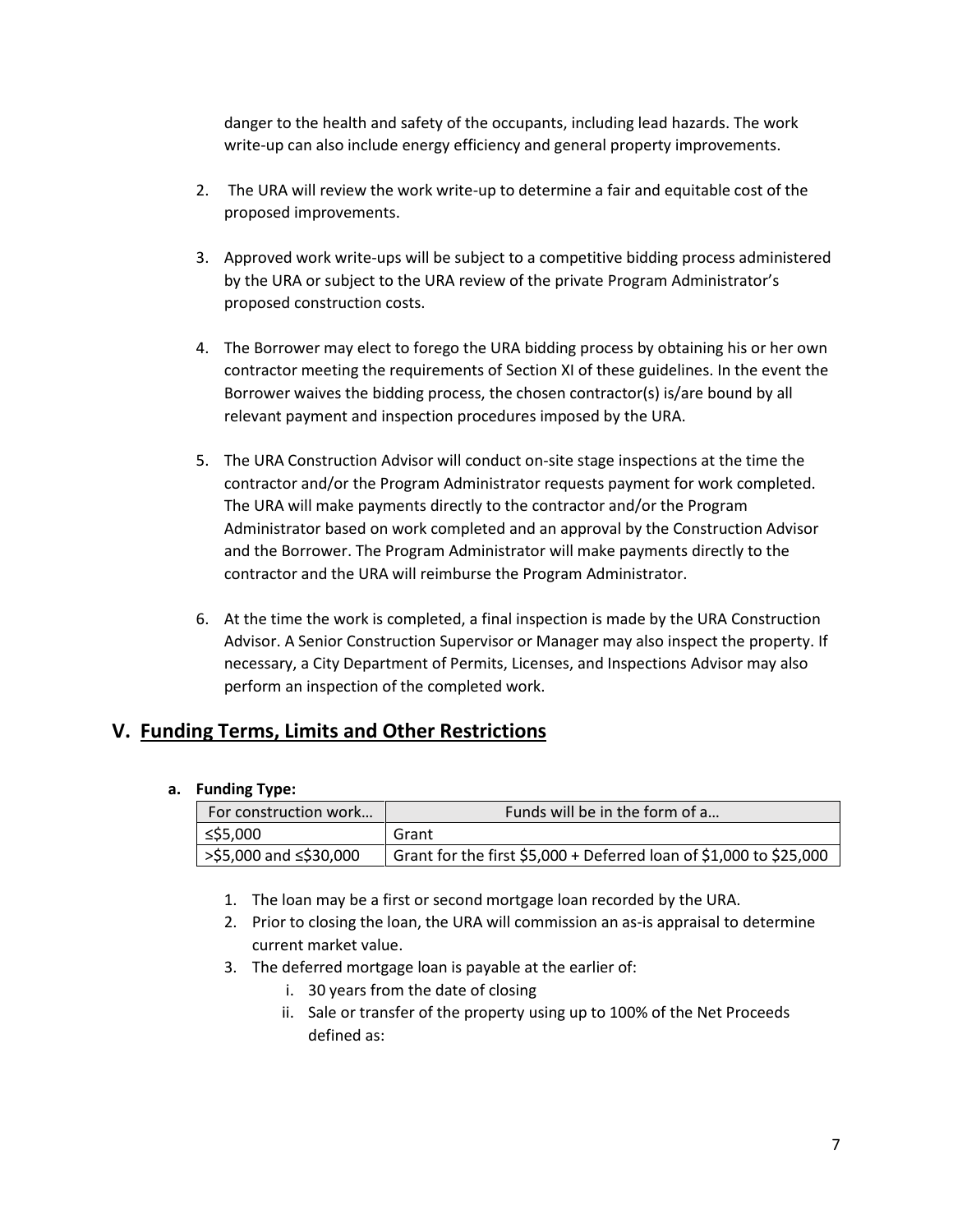| <b>Net</b><br><b>Proceeds</b> | Gross sales<br>price or fair<br>market<br>value | Real estate sales<br>commission, realty<br>transfer taxes,<br>financing fees,<br>closing costs | Outstanding<br>principal<br>balance of<br>first<br>mortgage | Homeowner's<br>equity in the<br>$\overline{\phantom{0}}$<br>house |
|-------------------------------|-------------------------------------------------|------------------------------------------------------------------------------------------------|-------------------------------------------------------------|-------------------------------------------------------------------|
|-------------------------------|-------------------------------------------------|------------------------------------------------------------------------------------------------|-------------------------------------------------------------|-------------------------------------------------------------------|

- 4. Homeowner's equity is defined as the original As-Is Appraised Value (commissioned at loan closing) less the outstanding principal balance of the first mortgage at the time of transfer.
- 5. The total amount payable by homeowner shall never exceed the face amount of the note. To the extent that Net Proceeds are less than the outstanding principal balance of this note, the remainder will be forgiven.
- 6. The URA may approve (at its sole discretion) the sale or transfer from homeowner to an income-eligible purchaser at or under 80% AMI who agrees to reside in the property and assume the deferred loan.

# **b. Limits and Other Requirements**

- 1. URA and/or private non-profit Program Administrators will underwrite all loans/grants.
- 2. All closings will be performed by URA and/or Program Administrators.
- 3. At closing, the Borrower is required to pay a construction services fee of \$500, which may be financed through the homeowner loan.
- 4. If the Borrower vacates the property, the unpaid balance will be due in full.
- 5. Maximum loan term is 30 years.
- 6. When the loan is due in 30 years, if a low-income homeowner still lives in the house, the loan is forgiven.
- 7. Loans may be assumed with written permission of URA. Proposed assumptions are to be reviewed by a URA committee on a case-by-case basis.
- 8. In the event of a loan default, the URA reserves the right to foreclose.

## **c. Payments and Procedures**

- 1. Contractors/Program Administrators must request payments on the proper URA form(s), duly signed and approved by the Borrower, for a specified dollar amount. No request for payment will be processed unless the amount of work completed is equal to or greater than the dollar amount applied for according to the URA's contractor payment schedule.
- 2. Final payments will not be released until all required permits have been approved.

# <span id="page-7-0"></span>**VI. Construction Standards**

All properties rehabilitated under the HOF HAP must comply with all relevant codes of Allegheny County and the City of Pittsburgh, the General Specifications of the URA's Housing Rehabilitation Programs, and HUD's Lead Safe Regulation (24 CFR Part 35).

**a. All contractors, including construction staff of Program Administrators, shall:**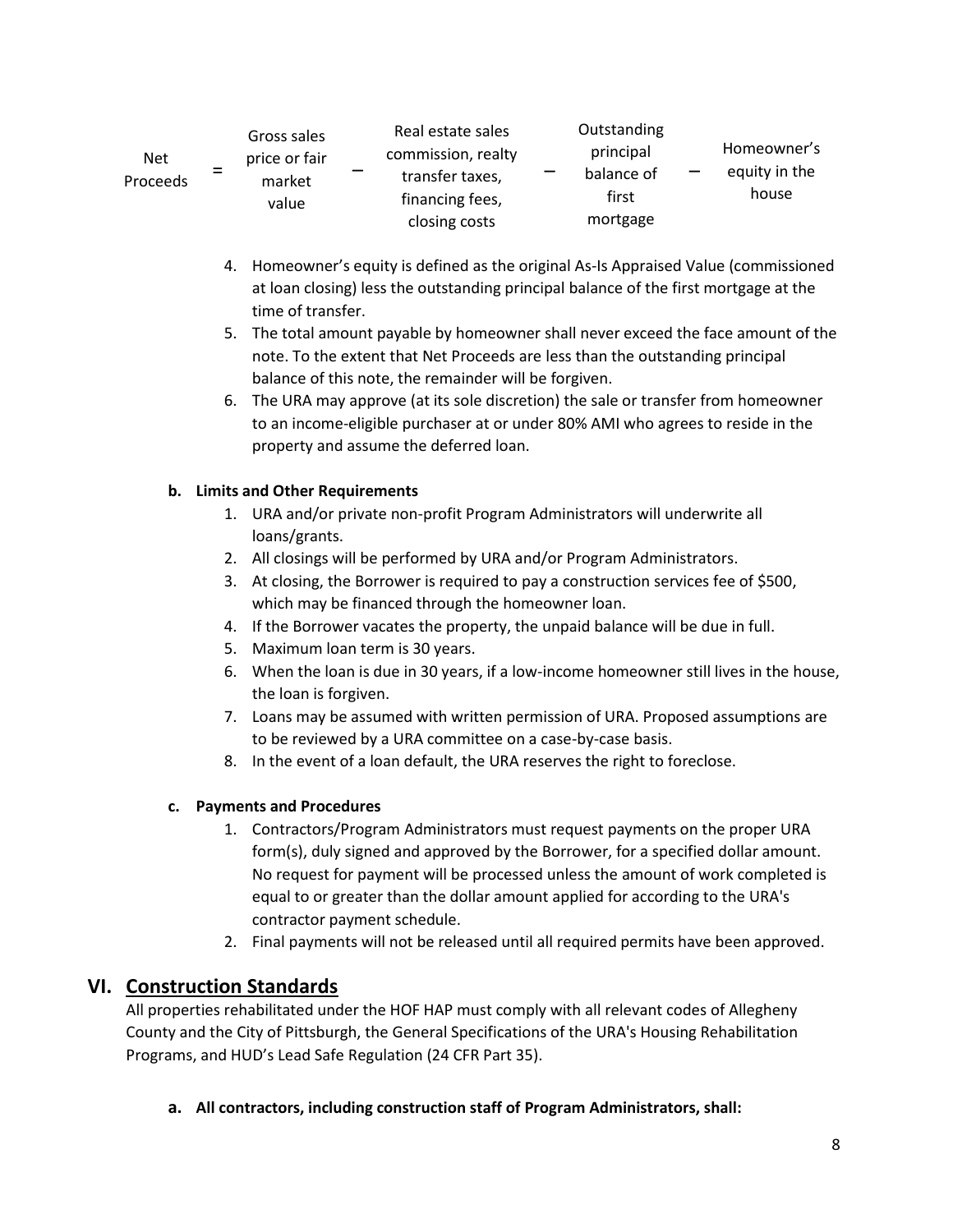- 1. Meet all licensing requirements necessary to perform the construction.
- 2. Be of good reputation, financially sound and fully qualified to perform the required work outlined in the work write-up as evidenced by previous professional construction experience.
- 3. Provide insurance coverage for comprehensive public liability, property damage liability, and worker's compensation in form and amounts required by the URA.
- 4. Perform all work covered by the work write-up and drawings in conformance with the contract and all applicable laws, codes and URA construction standards in a competent workmanlike manner equal to the standards of the General Specifications of the URA.
- 5. Comply with all applicable laws, ordinances and regulations relating to the protection and safety of persons and property.
- 6. Furnish all labor, materials and equipment and obtain and pay for all licenses, permits and privileges required to rehabilitate the property in accordance with the contract documents.
- 7. Agree to complete construction according to the specifications of the work write-up within the completion date stated on the agreement.
- 8. Indemnify and hold the URA harmless from all liability and loss due to injury or death of any person or damage to any property which may occur or be alleged to occur during performance of the contract as a direct or indirect result of any act or omission, whether intentional, negligent or otherwise by the contractor, subcontractors or their agent, servants and employees. The contractor shall defend all suits or claims involving the above at his or her sole cost and expense.
- 9. If the Borrower is required to complete lead hazard reduction work, the work must be performed by a certified Lead Abatement Contractor.

# <span id="page-8-0"></span>**VII. Proposal Deadlines and Other Requirements**

## **Important Bid Notification Announcement**

Please note that the URA is now using Public Purchase as its bid notification and RFP Question and Answer (Q&A) platform. In addition to following the Submission Requirements, respondents must also register at: <https://www.publicpurchase.com/gems/register/vendor/register> in order to submit questions for response. See **Addendum A** – Instructions for Registering on Public Purchase.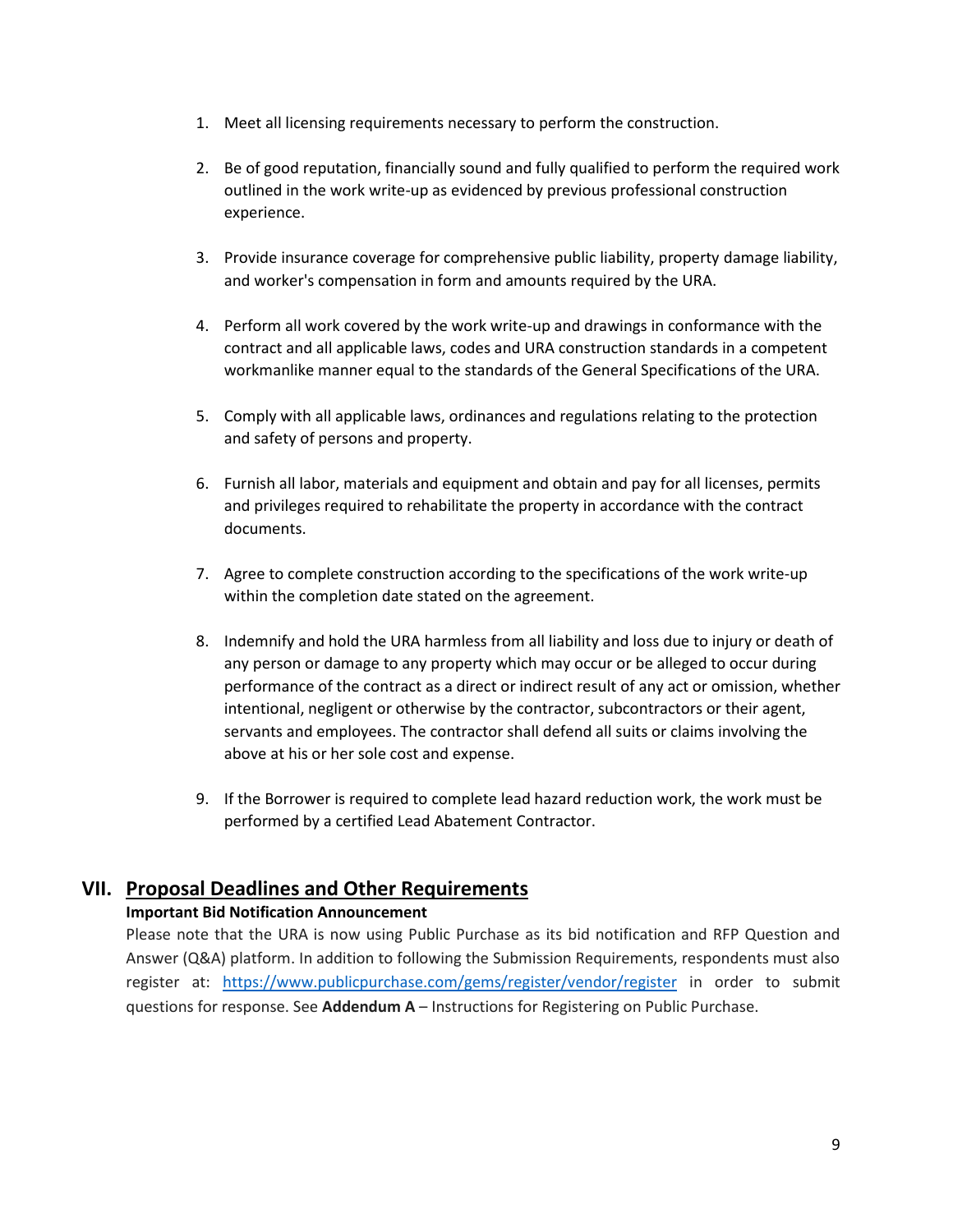| <b>RFP Issue Date</b>                         | Thursday, December 13, 2018                     |  |  |
|-----------------------------------------------|-------------------------------------------------|--|--|
| <b>Voluntary Pre-Proposal Meeting</b>         | Thursday, December 20, 2018 at 2 p.m. ET        |  |  |
|                                               | 200 Ross Street, 13th Floor                     |  |  |
|                                               | Wherrett Conference Room                        |  |  |
|                                               | Pittsburgh, PA 15219                            |  |  |
| <b>Written Question Period</b>                | Thursday, December 13, 2018 to Friday, December |  |  |
|                                               | 28, 2018 at 4 p.m. ET                           |  |  |
| <b>Question &amp; Answer Response Release</b> | Thursday, January 3, 2019 at 5 p.m. ET          |  |  |
| <b>Proposal Deadline</b>                      | Thursday, January 10, 2019 by 4 p.m. ET         |  |  |
| <b>Proposal Evaluation Period</b>             | Friday, January 11, 2019 to the Advisory Board  |  |  |
|                                               | Meeting on February 7, 2019 at 9 a.m. ET        |  |  |

### **RFP Anticipated Timeframe\***

**\*Dates subject to change**

**Update – January 30, 2019: Proposals will continue to be accepted on a Rolling Basis. Submit proposals to HOF@URA.ORG**

### **Pre-Proposal Meeting**

A non-mandatory Pre-Proposal Meeting will be held on Thursday, December 20 at 2 p.m. ET 200 Ross Street, 13<sup>th</sup> Floor, Wherrett Conference Room Pittsburgh, PA 15219

This meeting serves as an opportunity to have questions answered about the RFP, submission process and the HOF HAP guidelines.

All questions and answers from the Pre-Proposal Meeting will be posted on Public Purchase.

RSVP your attendance to Evan Miller a[t emiller@ura.org.](mailto:emiller@ura.org)

## **Questions and Answers**

All inquiries should be submitted through Public Purchase. All questions submitted by Friday, December 28, 2018, 4 p.m. ET will be responded to and made available on Public Purchase by Thursday, January 3, 2019, 5 p.m. ET. Inquiries received after that time will not be responded to.

### **Additional Information**

Additional information regarding the URA may be found on the URA's website a[t www.ura.org.](http://www.ura.org/)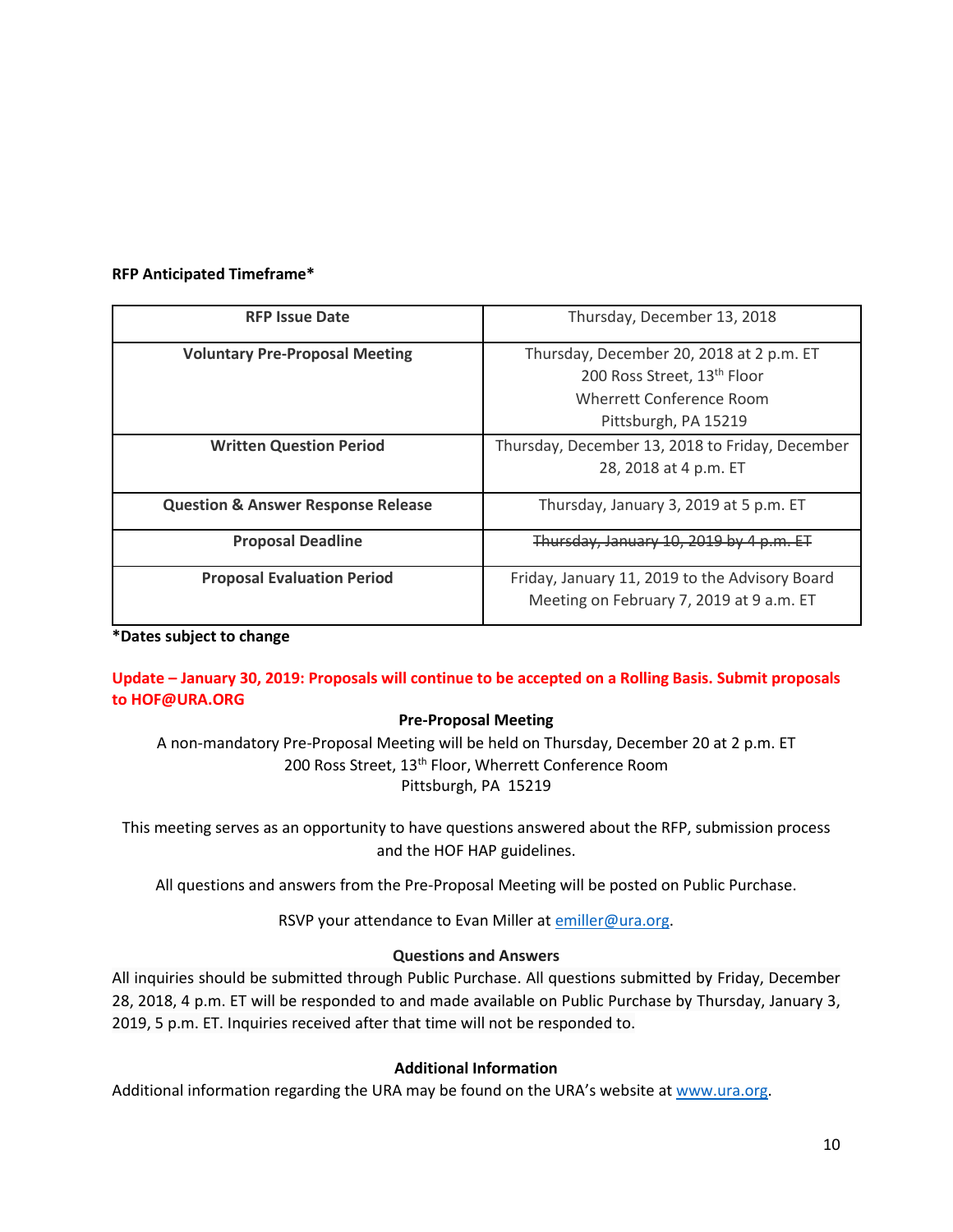# <span id="page-10-0"></span>**VIII. Submission Requirements**

All application submissions are to include a completed HOF HAP Administrator Application Narrative [\(EXHIBIT](https://www.ura.org/media/W1siZiIsIjIwMTgvMTIvMTIvMmJ5YmJsdHpuMV9FeGhpYml0X0RfSEFQX0FwcGxpY2F0aW9uX05hcnJhdGl2ZS5wZGYiXV0/Exhibit%20D%20-%20HAP%20Application%20Narrative.pdf) D) and also include all attachments listed in the Attachments Checklist [\(EXHIBIT E\)](https://www.ura.org/media/W1siZiIsIjIwMTgvMTIvMTIvNW84cDY4cGZwa19FeGhpYml0X0VfQXR0YWNobWVudF9DaGVja2xpc3QucGRmIl1d/Exhibit%20E%20Attachment%20Checklist.pdf).

The Application Narrative is comprised of the following sections:

- I. Eligibility Checklist
- II. HAP Administrator Qualifications
- III. Pipeline Details
- IV. Frequently Used Contractor Info Chart
- V. Tangled-Title and Foreclosure Prevention Services Application
- VI. Additional Information (optional)

All applicable sections of the Application Narrative must be completed to the best of the applicant's ability to be considered a complete application.

**All submissions must be electronically submitted to [hof@ura.org](mailto:hof@ura.org)**

# <span id="page-10-1"></span>**IX. Selection Criteria and Review Process**

Fully completed applications will be evaluated in accordance to the Scoring Criteria for the HOF HAP [\(EXHIBIT C\)](https://www.ura.org/media/W1siZiIsIjIwMTgvMTIvMTIvOHQ2Ym45d2Ryal9FeGhpYml0X0NfSEFQX1Njb3JpbmdfQ3JpdGVyaWEueGxzeCJdXQ/Exhibit%20C%20-%20HAP%20Scoring%20Criteria.xlsx), after which URA staff will present the application for funding to the HOF Advisory Board.

- **a.** Applications will be evaluated using the criteria below:
	- I. Feasibility Criteria
		- 1. Readiness to Proceed
		- 2. Capacity of the Applicant
		- 3. Program Delivery Cost Efficiency
- **b. Preference will be given to Program Administrators who:** 
	- i. Provide service citywide
	- ii. Demonstrate an established pipeline for the purposes of determining how quickly the projects can be done
		- 1. Usage of Program Administrator pipeline will be at the discretion of the URA. All Borrowers will be required to participate in the URA intake process.
- **c. Application Review**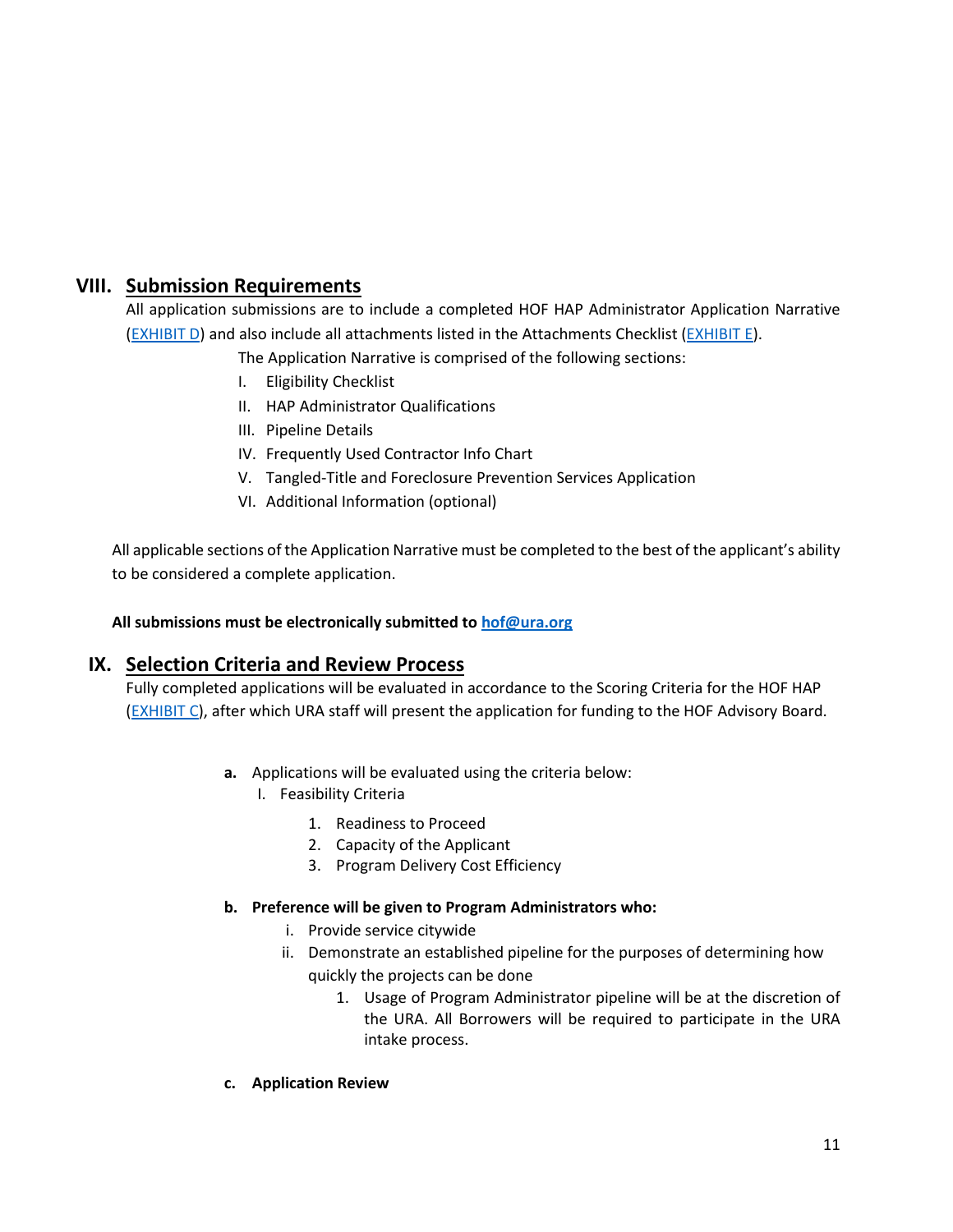After the January 10, 2019 proposal deadline, all proposals for Program Administrators will be evaluated by HOF staff, upon which a recommendation for 2018 HOF HAP Program Administrators will be presented to the HOF Advisory Board.

Upon Advisory Board approval, selected Program Administrators will then be recommended to the URA Board of Directors for approval.

HOF HAP funds are not guaranteed to any proposer regardless of the Proposal Scoring Criteria score, and are subject to availability.

### **d. Guidelines**

The URA Board of Directors may approve and disapprove awards to Program Administrators in accordance with the HOF HAP Program Guidelines [\(EXHIBIT B\)](https://www.ura.org/media/W1siZiIsIjIwMTgvMTIvMTIvOTg4NnE5OXRtY19FeGhpYml0X0JfSG9tZW93bmVyX0Fzc2lzdGFuY2VfUHJvZ3JhbV9HdWlkZWxpbmVzLnBkZiJdXQ/Exhibit%20B%20-%20Homeowner%20Assistance%20Program%20Guidelines.pdf) and this RFP.

#### **e. Deadlines**

The Program Administrator must meet URA deadlines for submission of documents at each stage of the proposal process. Failure to meet the deadlines may result in the cancellation of the proposal and/or Program Administrator's loss of a priority position for HAP funding.

### **f. Written Commitment Letter**

Approval shall be evidenced by a written commitment to the Program Administrator.

### **g. Withdrawal of Application**

Respondents may withdraw their HAP proposal at any time before final approval by giving written notice to the URA. The respondent shall bear any costs incurred for items related to their response.

# <span id="page-11-0"></span>**X. Minority and Women-Owned Business Enterprise Participation (MWBE)**

The URA has a long history of diversity and inclusion within all its programs and activities. The URA encourages the full participation of minority and women organizations and professionals in this effort. The URA will require that all Program Administrators demonstrate a good faith effort to obtain MWBE participation in work performed in connection with this program, including, but not limited to, administration and construction standards in the program guidelines ( $EXHIBITB$ ).

Any questions about MWBE standards should be directed to Diamonte Walker, director of Performance and Compliance, a[t mwbe@ura.org.](mailto:mwbe@ura.org)

## <span id="page-11-1"></span>**XI. Legal Information**

The URA reserves the right to verify the accuracy of all information submitted. The URA shall be the sole judge as to which respondent(s) meet the selection criteria. The URA reserves the right, in its sole discretion, to reject any or all responses received, to waive any submission requirements contained within this RFP, and to waive any irregularities in any submitted response.

By responding to this RFP, proposers acknowledge that the URA has no liability to any individual or entity related to this RFP or any proposal and/or the URA's use or nonuse of any such proposal.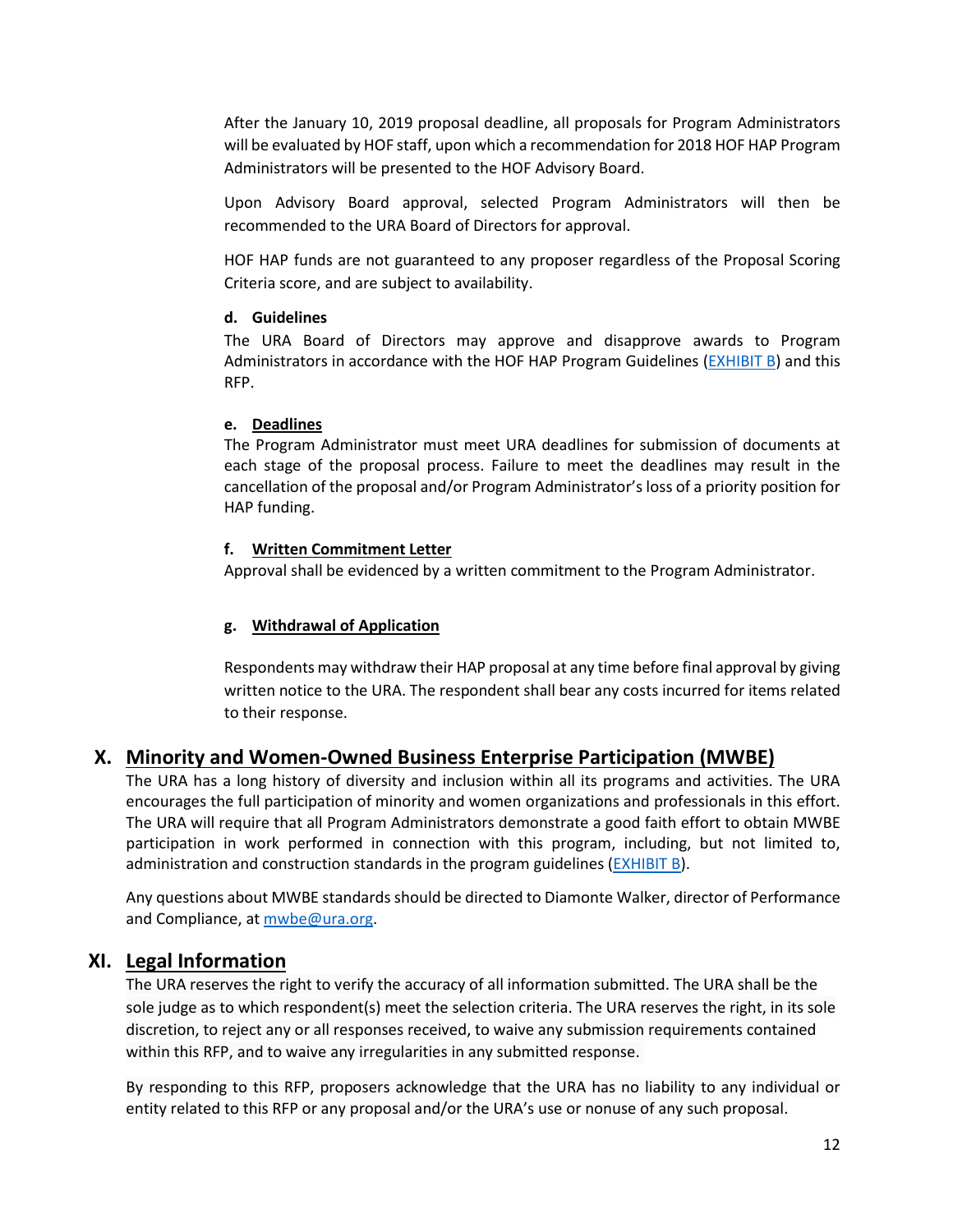# <span id="page-12-0"></span>**XII. Non-Discrimination Certification**

The Urban Redevelopment Authority of Pittsburgh abides by all applicable laws and regulations regarding nondiscrimination and refrains from discriminating on the basis of age, race, color, religious creed, ancestry, national origin, sex, sexual orientation, gender identity, gender expression, political or union affiliation, and/or disability. No person shall be excluded from participation in, be denied the benefits of, or otherwise be subjected to discrimination solely on the basis of any of the above factors under the loan and grant programs operated by the Urban Redevelopment Authority of Pittsburgh.

# **XIII. List of Exhibits**

<span id="page-12-1"></span>EXHIBIT A. [AMI Chart](https://www.ura.org/media/W1siZiIsIjIwMTgvMTIvMTIvOGlhdGo5djg1NF9FeGhpYml0X0FfMjAxOF9BcmVhX01lZGlhbl9JbmNvbWVfQU1JX0NoYXJ0LnBkZiJdXQ/Exhibit%20A%20-%202018%20Area%20Median%20Income%20%28AMI%29%20Chart.pdf)

EXHIBIT B. HAP [Guidelines](https://www.ura.org/media/W1siZiIsIjIwMTgvMTIvMTIvOTg4NnE5OXRtY19FeGhpYml0X0JfSG9tZW93bmVyX0Fzc2lzdGFuY2VfUHJvZ3JhbV9HdWlkZWxpbmVzLnBkZiJdXQ/Exhibit%20B%20-%20Homeowner%20Assistance%20Program%20Guidelines.pdf)

**EXHIBIT C. HAP [Scoring Criteria](https://www.ura.org/media/W1siZiIsIjIwMTgvMTIvMTIvOHQ2Ym45d2Ryal9FeGhpYml0X0NfSEFQX1Njb3JpbmdfQ3JpdGVyaWEueGxzeCJdXQ/Exhibit%20C%20-%20HAP%20Scoring%20Criteria.xlsx)** 

**EXHIBIT D. [HAP Application Narrative](https://www.ura.org/media/W1siZiIsIjIwMTgvMTIvMTIvMmJ5YmJsdHpuMV9FeGhpYml0X0RfSEFQX0FwcGxpY2F0aW9uX05hcnJhdGl2ZS5wZGYiXV0/Exhibit%20D%20-%20HAP%20Application%20Narrative.pdf)** 

EXHIBIT E. [Attachments Checklist](https://www.ura.org/media/W1siZiIsIjIwMTgvMTIvMTIvNW84cDY4cGZwa19FeGhpYml0X0VfQXR0YWNobWVudF9DaGVja2xpc3QucGRmIl1d/Exhibit%20E%20Attachment%20Checklist.pdf)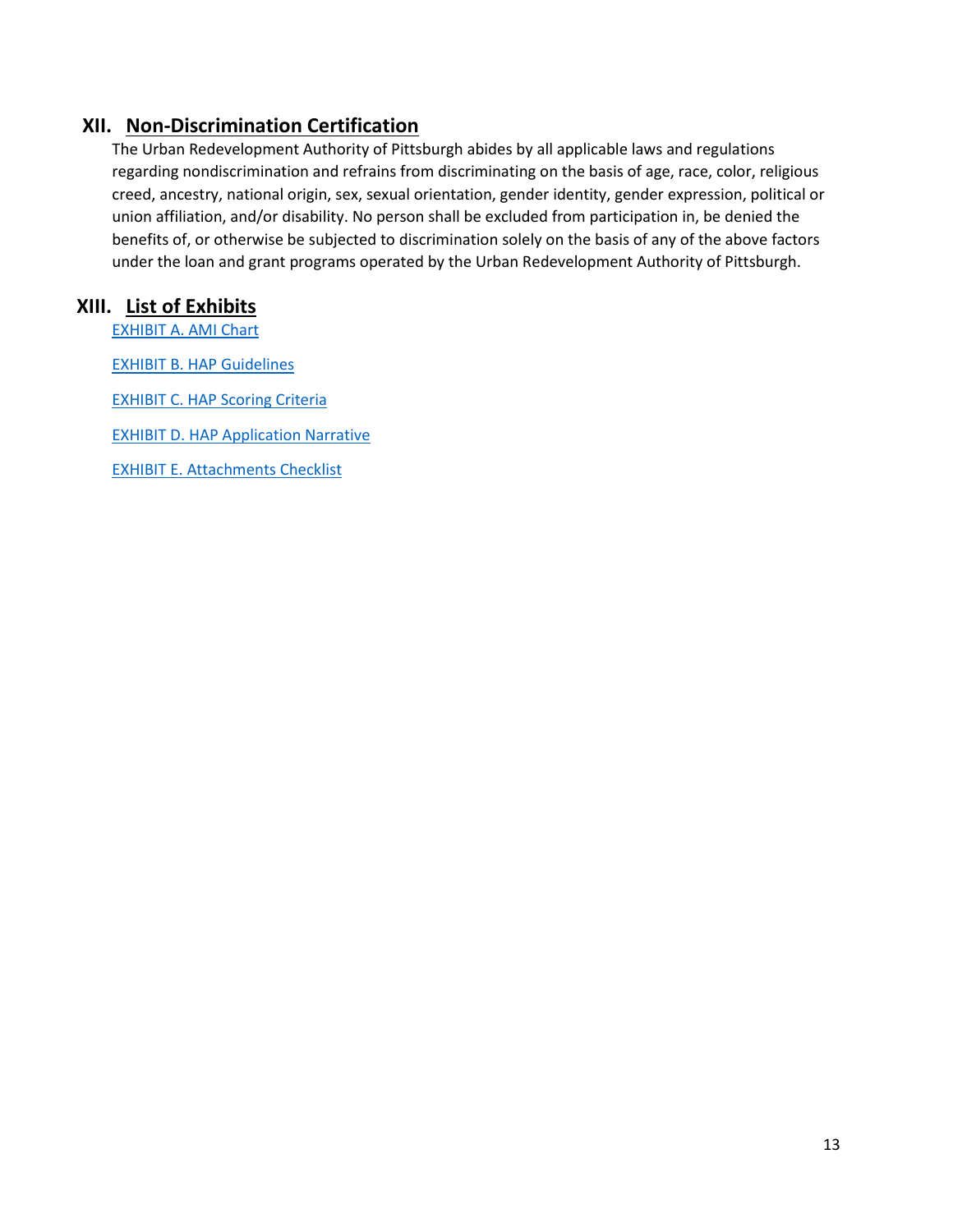## **Addendum A Instructions for Registering on Public Purchase**

The Urban Redevelopment Authority of Pittsburgh (URA) is now using Public Purchase, a web-based eProcurement service, for the automatic notification and transmittal of bid solicitations at no charge to vendors. Effective March 1, 2018, all parties interested in bidding on opportunities at the URA must register with this new system. Requests for bid opportunities will no longer be distributed via the URA's Developers' List.

The two-step process requires registration with the Public Purchase web-based eProcurement service and then a second step to register with the URA. If you are already registered with Public Purchase, then proceed directly to step 2.

### **1. Register with Public Purchase:**

Use the link below to begin the registration process. It can take up to 24 hours for your account to become active. You will receive an email from [notices@publicpurchase.com](mailto:notices@publicpurchase.com) letting you know that your account has been activated. Be sure to add this email address to your contacts to avoid bid notification emails from going into your junk mail folder.

### <https://www.publicpurchase.com/gems/register/vendor/register>

### **2. Register with the URA:**

A. Once you have received your activation email from Public Purchase log in to [www.publicpurchase.com](http://www.publicpurchase.com/) and accept the terms and conditions of use.

- B. Click on the "Tools" tab followed by the "Agencies" tab
- C. This will take you to the agency search page
	- In the agency name box, type in Urban Redevelopment
	- Leave the "new agency since" box blank
	- Make sure Registration Status says "ALL"
	- Click on "search" this will bring up the URA
	- To the far right, you will see "View" and "Register"
	- Click on the "Register" link to complete the vendor registration with the URA

Remember to select NAICS Commodity Codes that relate to your business so you can receive email notifications of future bid opportunities.